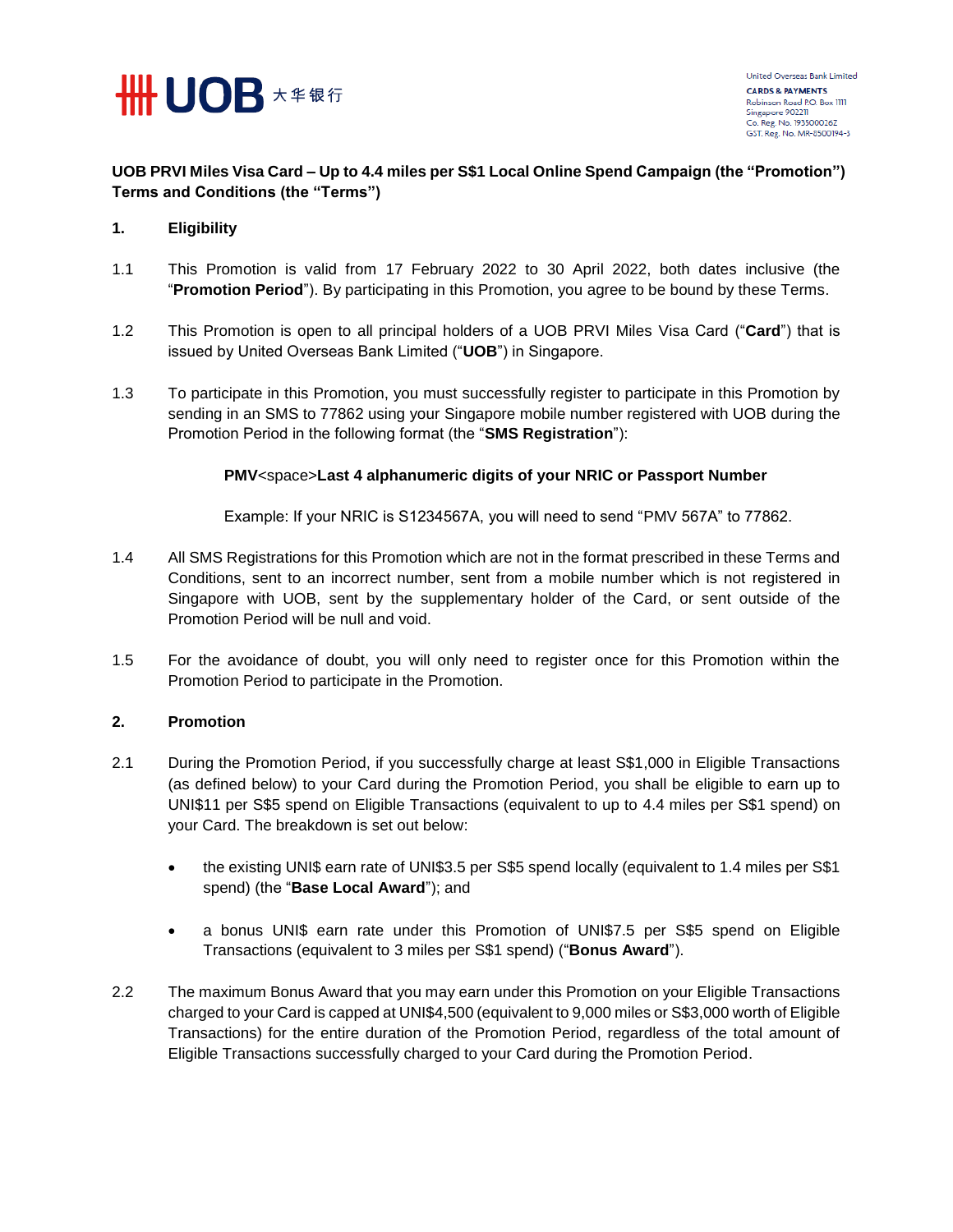

- 2.3 For the purposes of this Promotion:
	- (a) "**Eligible Transactions**" shall mean the following transactions which are successfully charged to your Card and posted on UOB's systems, excluding the Excluded Transactions:
		- (i) which are in Singapore dollars;
		- (ii) which are processed by the respective merchants as local online transactions via a payment gateway in Singapore and posted on UOB's systems; and
		- (iii) which are payments to merchants with any one of the following MCCs: –

| <b>Spend Category</b>    | <b>Merchant Category Code ("MCC")</b> |
|--------------------------|---------------------------------------|
| Dining and Food Delivery | 5811, 5812, 5814, 5441, 5462          |
| Grocery                  | 5411, 5499                            |
| Pharmacy                 | 5310, 5331, 5399, 5912                |

- (b) "**Excluded Transactions**" shall mean any transactions which are not Eligible Transactions and for avoidance of doubt shall include (but not be limited to) any NETS and NETS-related transactions, 0% Instalment Payment Plans, SimplyGo (ABT) transactions for payment of local public train and bus rides in Singapore, SmartPay, personal loan, balance/funds transfers, cash advances, fees, interests, finance charges, late payment charges, annual fee charges, reversals, other financial charges and transactions for the transfer of funds to prepaid accounts (including top-ups for any pre-paid card or mobile wallet such as Revolut, YouTrip, GrabPay, WeChat Pay or Alipay).
- (c) UOB reserves the right, at any time and at its discretion, to amend or vary the list of Eligible Transactions and Excluded Transactions without any reasons, prior notification and/or assuming any liability to any party and shall not be liable to pay any compensation or enter into any correspondence in connection with the same.
- 2.4 Eligible Transactions incurred by the supplementary holder of your Card under this Promotion shall accrue to your Card for the purposes of this Promotion.
- 2.5 If you are eligible to earn any Bonus Award, the relevant Bonus Award will be credited to your Card account by 31 July 2022 and reflected in your monthly UOB Credit Card statement. No advance crediting of any UNI\$ will be entertained.

#### **3. General**

3.1 Sending and receiving SMS is dependent on an SMS vendor, an independent telecommunication authority or service provider or such other third party which is engaged by UOB for the Promotion and UOB shall not be responsible or liable for any undelivered, lost or delayed SMS sent to and/or received by any person. You shall pay and be solely responsible for all fees and charges imposed by your service providers for the sending and/or receipt of any SMS in connection with the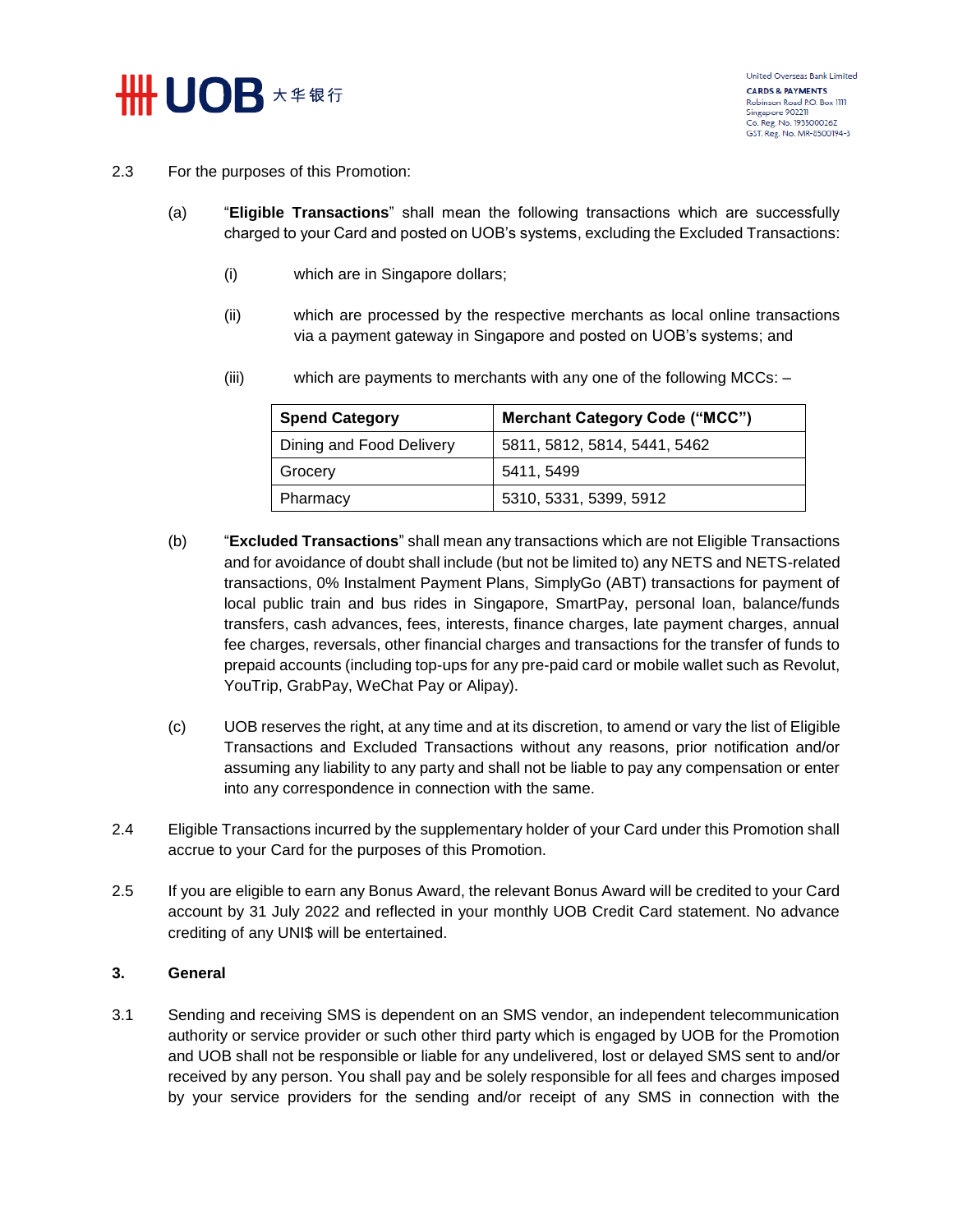

United Overseas Bank Limited **CARDS & PAYMENTS** Robinson Road P.O. Box 1111 Singapore 902211 Co. Reg. No. 193500026Z GST. Reg. No. MR-8500194-3

Promotion. The SMS vendor, independent telecommunication authority or service provider or such other third party is a third party and is independent and beyond the control of UOB. UOB shall not be responsible or liable in any manner whatsoever for the delay in the transmission or receipt of any SMS or for any lost SMS.

- 3.2 In the event the UNI\$ awarded is in decimal points, the final UNI\$ awarded for each transaction will be rounded down to the nearest whole figure.
- 3.3 You shall only be eligible to earn the Bonus Award once during the entire Promotion Period during the Promotion Period, regardless on the number of Cards you hold.
- 3.4 UOB may substitute the awards under the Promotion with any item of equivalent or similar value, without prior notice of reason or being liable to any person.
- 3.5 The following persons shall not be eligible to participate in the Promotion:
	- (a) individuals whose UOB account(s) is/are voluntarily or involuntarily suspended, cancelled, closed or terminated at any time;
	- (b) individuals whose UOB account(s) is/are not active, valid, subsisting or in good standing or delinquent or unsatisfactorily conducted as may be determined by UOB at its sole discretion;
	- (c) individuals who are mentally unsound, facing legal incapacity or are incapable of handling their affairs, deceased, insolvent, bankrupt or have any legal proceedings (or any threat) of any nature instituted against them; or
	- (d) anyone whom UOB may decide to exclude, at its sole discretion, without any reason or prior notice at any time.
- 3.6 If you are discovered to be ineligible to participate in this Promotion or to receive the any award under this Promotion, UOB may at its sole discretion forfeit the award, reverse or cancel any UNI\$ already credited to your Card account.
- 3.7 UOB will not be liable or responsible for any injury, loss or damage whatsoever or for any charge, cost or expense of any kind whatsoever suffered or incurred as a result of your participation in this Promotion. Without limiting the foregoing, UOB will not be liable or responsible for any undelivered, misdirected, corrupted, lost or delayed text, transmission or transaction or any delay or failure in posting any transaction, howsoever caused.
- 3.8 UOB has the absolute right and unfettered discretion to make decisions on all matters relating to or in connection with the Promotion, including but not limited to the determination of whether you have met all the requirements of the Promotion. UOB's decisions shall be final, conclusive and binding and no payment or compensation will be given. UOB shall not be obliged to give any reason or prior notice or enter into any correspondence with any person on any matter or decision relating to the Promotion.